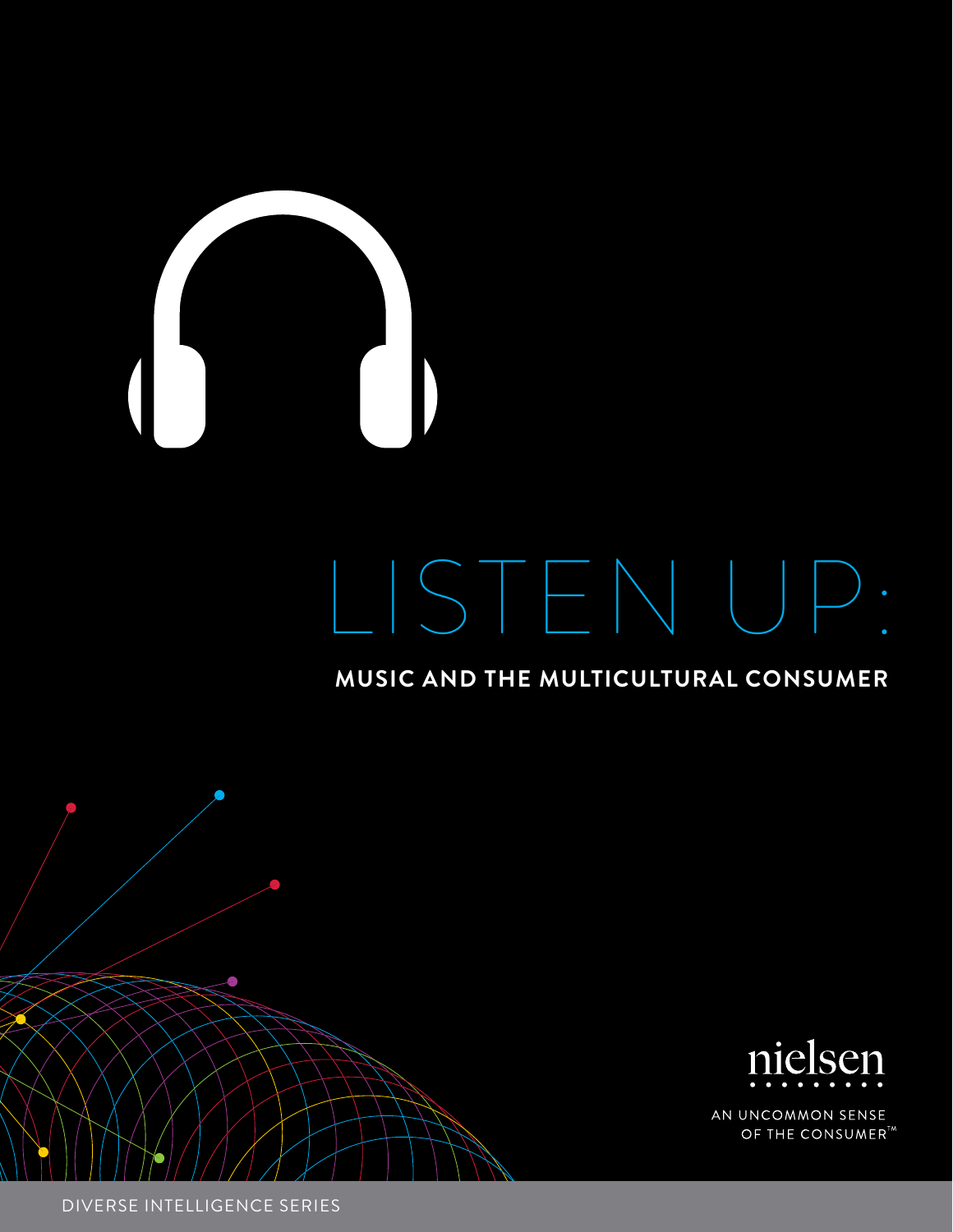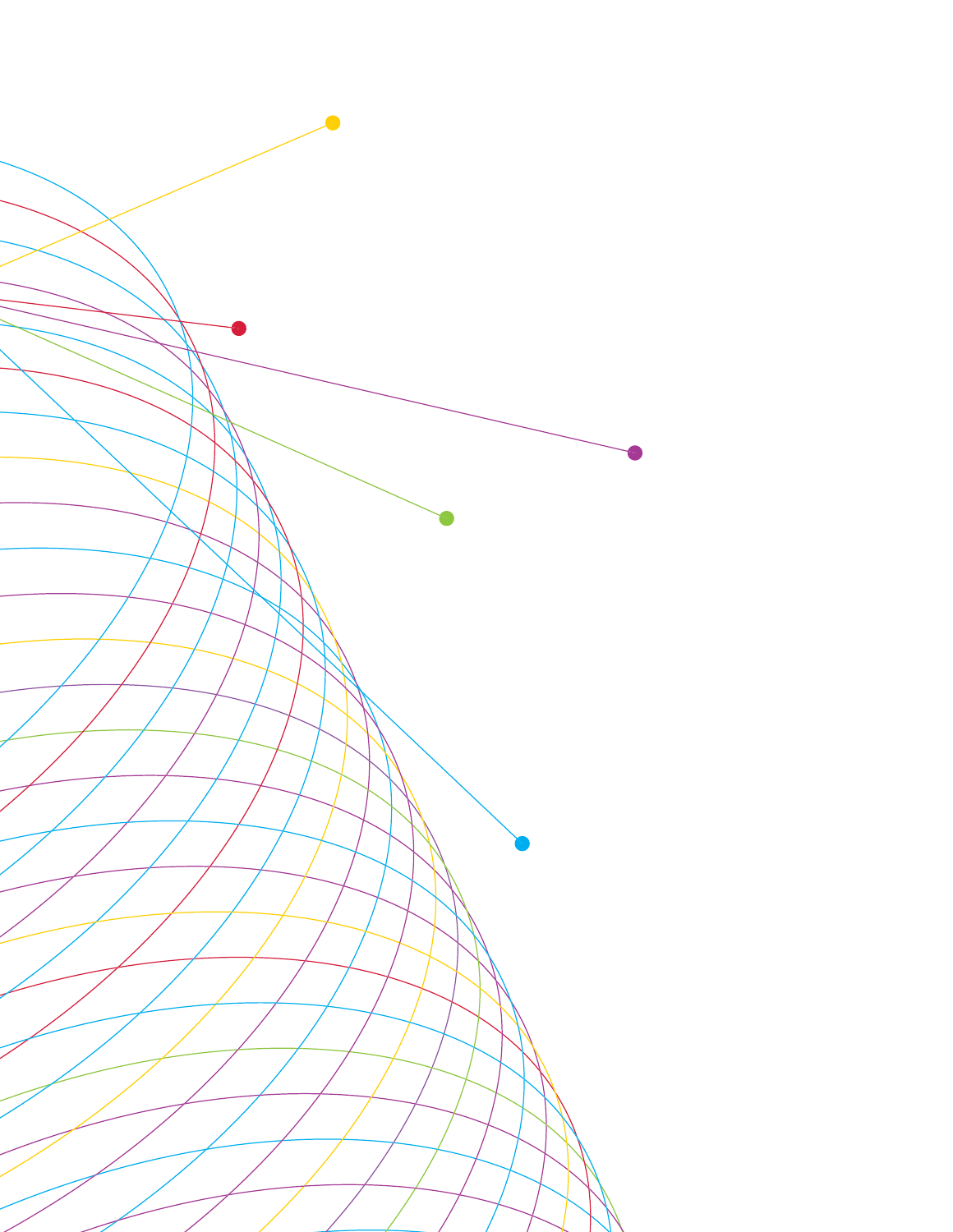### FOREWORD

This report, "Listen Up: Music and The Multicultural Consumer," is the most recent in a series of detailed analyses on the behavior of African-American, Asian-American and Hispanic consumers.

With an intimate knowledge of diverse consumer behavior across media and retail, our goal is to develop innovative and breakthrough multicultural strategies for our clients and stakeholders. Given the important role that music plays in the lives of Multicultural consumers, we have received requests for additional perspective on this unique market segment. This report includes behavioral research across multiple Nielsen solutions and offers an important perspective about ways that Multicultural consumers are driving change in the music industry. It contains insight on music-related spending patterns, analyses on the ways Multicultural consumers access music, details of their musical preferences, and findings on using music for branding purposes.

As you will read, Multicultural consumers are at the forefront of major music trends, both in terms of taste and behavior. To get an appreciation for where the music industry is headed, there are clear benefits to examining the Multicultural consumer in greater detail. We hope this report is a useful introduction to the behavior of this important audience.



**Mónica Gil** Senior Vice President and General Manager Multicultural Growth and Strategy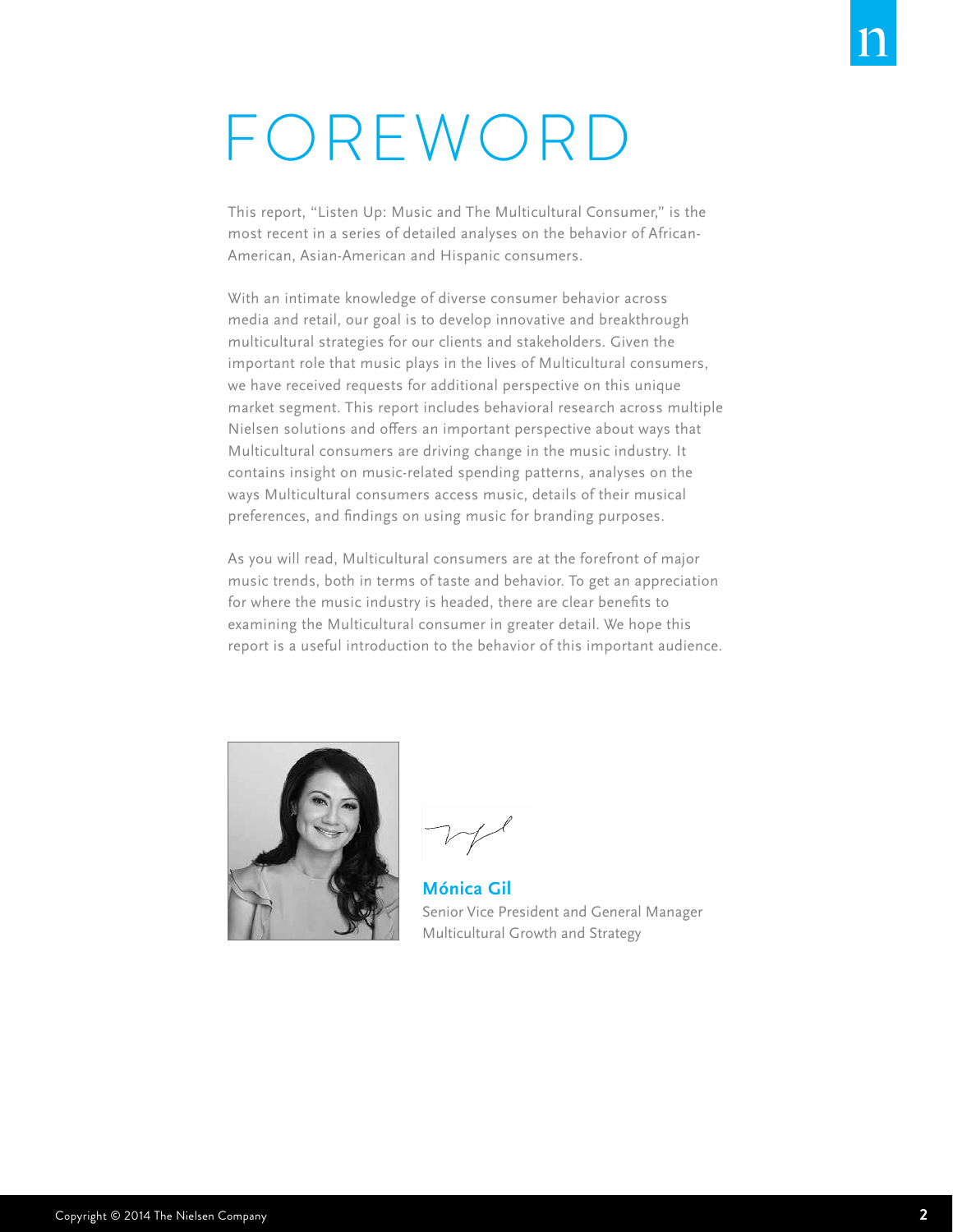## EXECUTIVE SUMMARY

African-American, Asian-American, and Hispanic consumers – the "Multicultural" audience – are at the vanguard of musical trends in the U.S., not only driving the development of musical taste, but also more readily adopting new ways of consuming music. For marketers, musicians and content creators looking to understand how Americans will consume music in the future, taking a closer look at the behavior of this growing consumer demographic is an important piece of the process.

- Roughly a third of the U.S. population currently identifies itself as Multicultural. Diverse consumers are younger than the population as a whole, with more than half under the age of 35.
- Multicultural consumers are early adopters when it comes to using technology to discover and experience music – more likely to download music, watch music videos online, stream music and share it with friends via social media.
- Live music has become more important to Multicultural consumers and the largest component of music spending is on concerts and other live events.
- Multicultural consumers are well-connected, using multiple devices to stay in touch and more likely to listen to music through their mobile technology including Android smartphones, iPhones and PC laptops.
- Social networks are another important way Multicultural listeners connect with music. These audiences are more likely to share music through Facebook, Twitter and email; more apt to 'like' and comment on Facebook posts from musical artists or bands, and more likely to retweet messages from their favorite artists.
- The popularity of using streaming services to access music is driven in part by Multicultural consumers, who are more likely to pay for these services. Among diverse consumers who pay to stream, popular services include Pandora One, Spotify Premium, and Google Play Music.

Unless otherwise noted, all the data in this report are from the 2013 Nielsen 360 Music Report. This report is a comprehensive in-depth survey of consumer interaction with music in the U.S. Data was collected online from survey respondents age 13+ and based on self-reported recall on past actions, spending, and current feelings.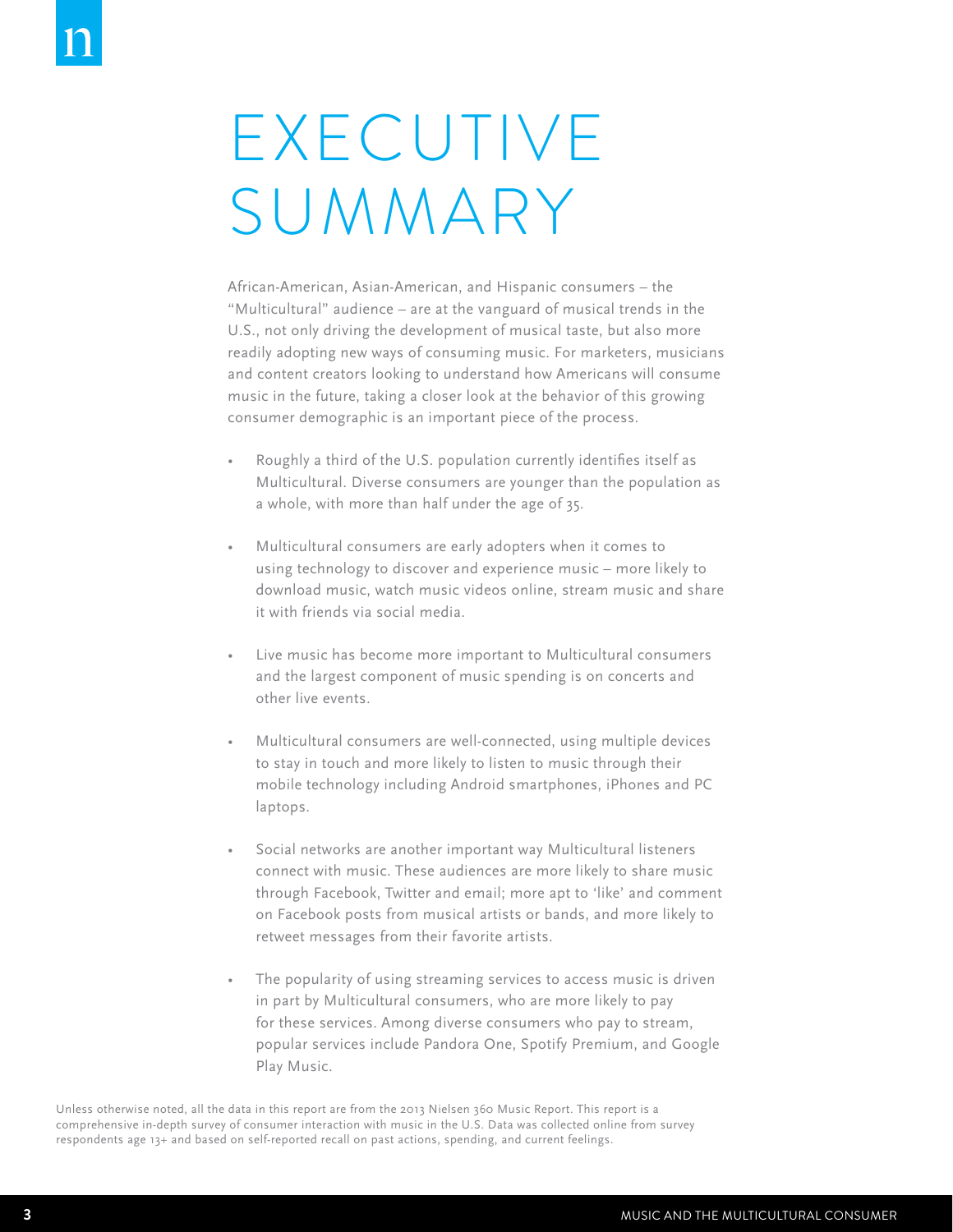### CONTENTS

| WHO IS THE MULTICULTURAL CONSUMER?07 |  |
|--------------------------------------|--|
|                                      |  |
|                                      |  |
|                                      |  |
|                                      |  |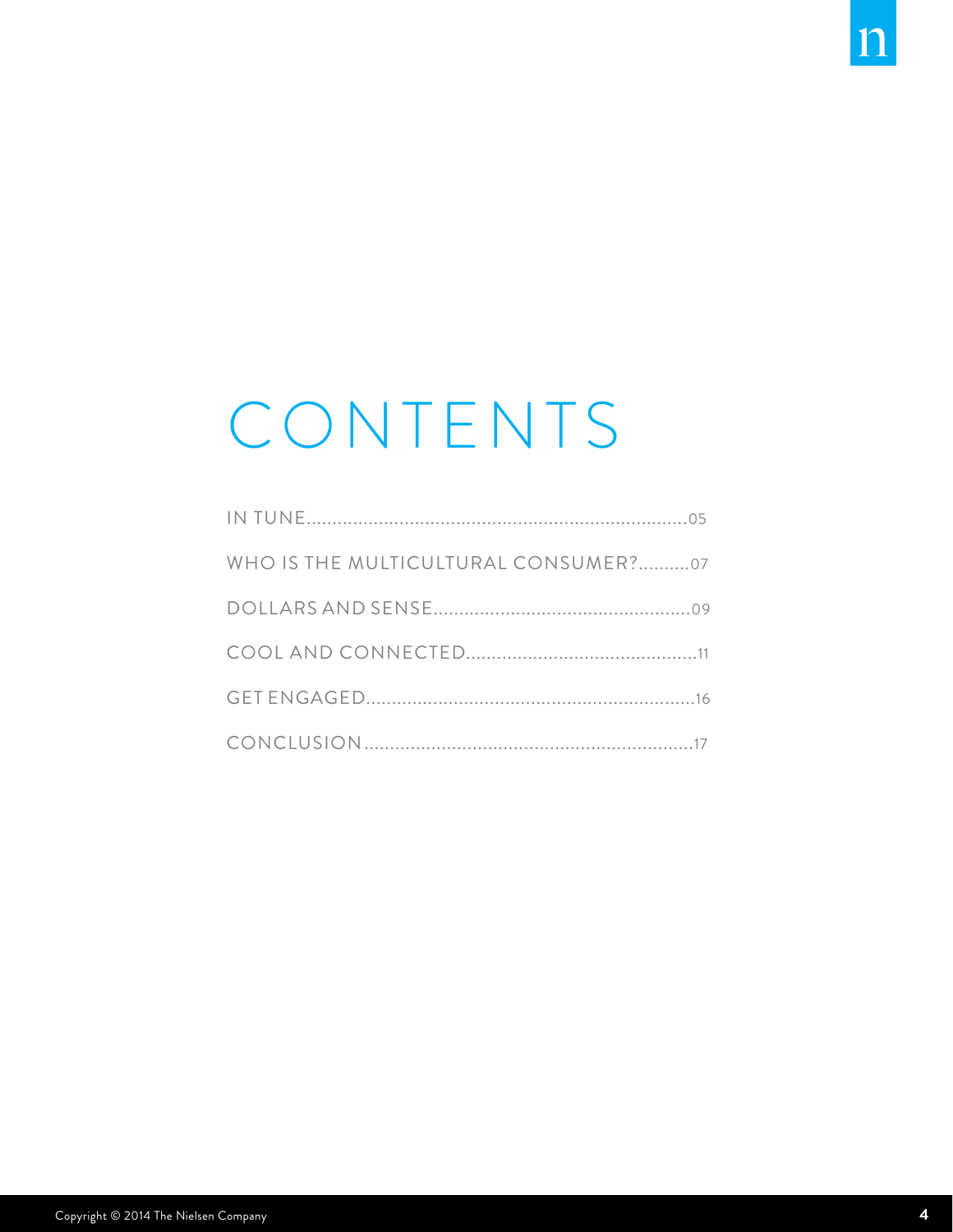### IN TUNE

Music knows no boundaries in America. It is the great equalizer among consumers of different ages, languages, races, incomes, genders and geographies. People find that music is a mirror of and a bridge to an increasingly diverse society. When "Don't Stop the Party," "Gangnam Style," "Why this Kolaveri Di," "The Harlem Shuffle," or "Call Me Maybe" enter deep into the national consciousness, consumers don't think about the Hispanic, Asian, Black or White origins of these songs; they just think about how the music makes them feel. Madonna was right when she sang that "music makes the people come together," but that sonic and human convergence is increasingly multicultural in a way that makes music fans of all races and ethnicities in the U.S. and abroad feel welcome at the party.

Consumers across nearly all demographic groups are passionate about music because it gives them a form of individual expression, and brings them together around shared experiences. As a uniquely engaging medium, music gives brands a remarkable tool for building consumer affinity, changing perceptions, increasing recall and promoting awareness of their products and services.

Technology has become a critical factor in helping consumers across cultures seamlessly transcend musical genres. Not too long ago, individuals largely experienced music in three ways: over the radio, on record players or at live events. The introduction of cassette tapes, the Walkman, boom boxes and music television made music more portable and visual. The advent of digital technology led first to CDs and MP3 players, and then to online videos, satellite radio, digital downloads and Internet streaming on PCs and mobile devices. Today's consumers share music on platforms such as Facebook, Twitter, Vine and others; watch videos on their smartphones and tablets, and create personal music libraries with more songs in their collections than even the most devoted music lover could have accumulated just a few years ago.

Meanwhile, artists are generating more revenue than ever before from live concerts, music festivals, cross-platform events and sponsored promotions. These are emerging opportunities for brands to collaborate with artists who have a sizeable and growing following.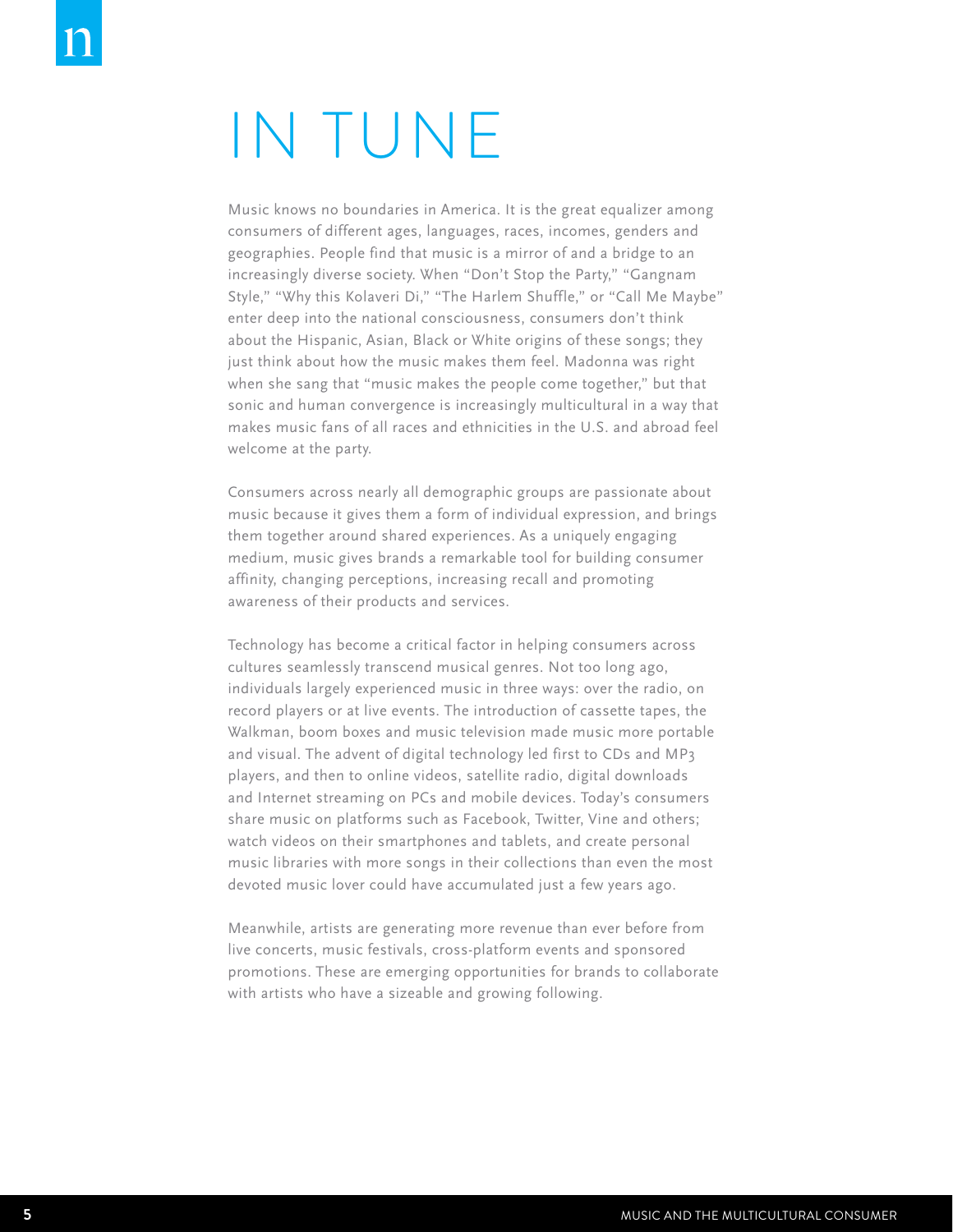The availability of music across so many platforms has led to widespread exposure, intersection, and sharing across cultures. In 2014 we see artists collaborating cross-culturally and using words and phrases from different languages in their works. We see diverse artists including Pitbull and LL Cool J hosting popular music shows such as the New Year's Eve Ring-In and the Grammys, and pop-sensation Bruno Mars blowing the audience away during the Super Bowl half-time show.

Technologies blur genres and a fan can move from rap to K-Pop to rock to reggaeton with a simple click of a finger. Revolt TV, the multiplatform music network launched last year by Comcast cable and hiphop mogul Sean (Diddy) Combs, offers fans a post-modern mélange of musical styles that ranges from J-Lo and Drake to the electronic music festival Mysteryland USA and the indie rock band Interpol. The hit song "Hangover," a pan-cultural collaboration between Korean dance-pop superstar Psy and hip hop icon Snoop Dog, tapped a global audience with more than 7 million views on YouTube.

The Multicultural consumer, which for the purpose of this report encompasses African-Americans, Asian-Americans, and Hispanics, is largely driving the transformation of how music is consumed. As the American population has become more diverse, so too has the customer base for music.

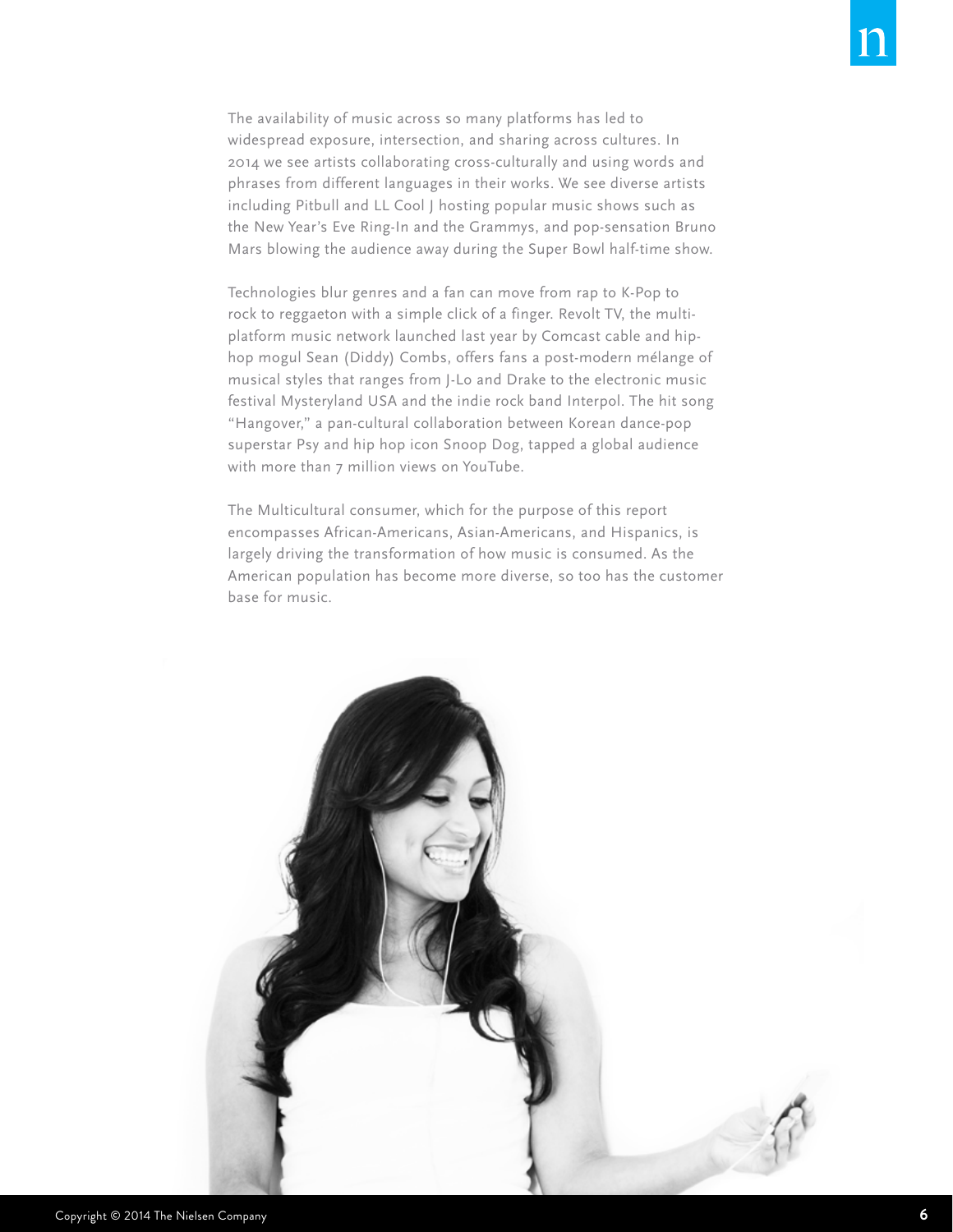### WHO IS THE MULTICULTURAL CONSUMER?

The "Multicultural consumer" is increasingly the "American consumer." Since 1990, the share of the U.S. population that identifies itself as African-American, Asian-American, and Hispanic has grown from 24 to 37 percent.<sup>1</sup>



According to current U.S. Census projections, these three groups are expected to become the majority of the U.S. population by 2043, but for those under 18, the minority-majority tipping point will arrive in just four years.<sup>2</sup>

Importantly for the music industry, Multicultural consumers are younger than the population as a whole. Fifty-three percent of the Multicultural population is under the age of 35 compared to 45 percent of the total population. Within the critical Millennial Generation (consumers age 18-34), 40 percent of Millennials are Multicultural.3

 Source: U.S. Census Bureau: State and County QuickFacts. Data derived from Population Estimates, American Community Survey Source: U.S. Census Bureau 2012 National Projections Source: NPOWER Universe Estimate March 2014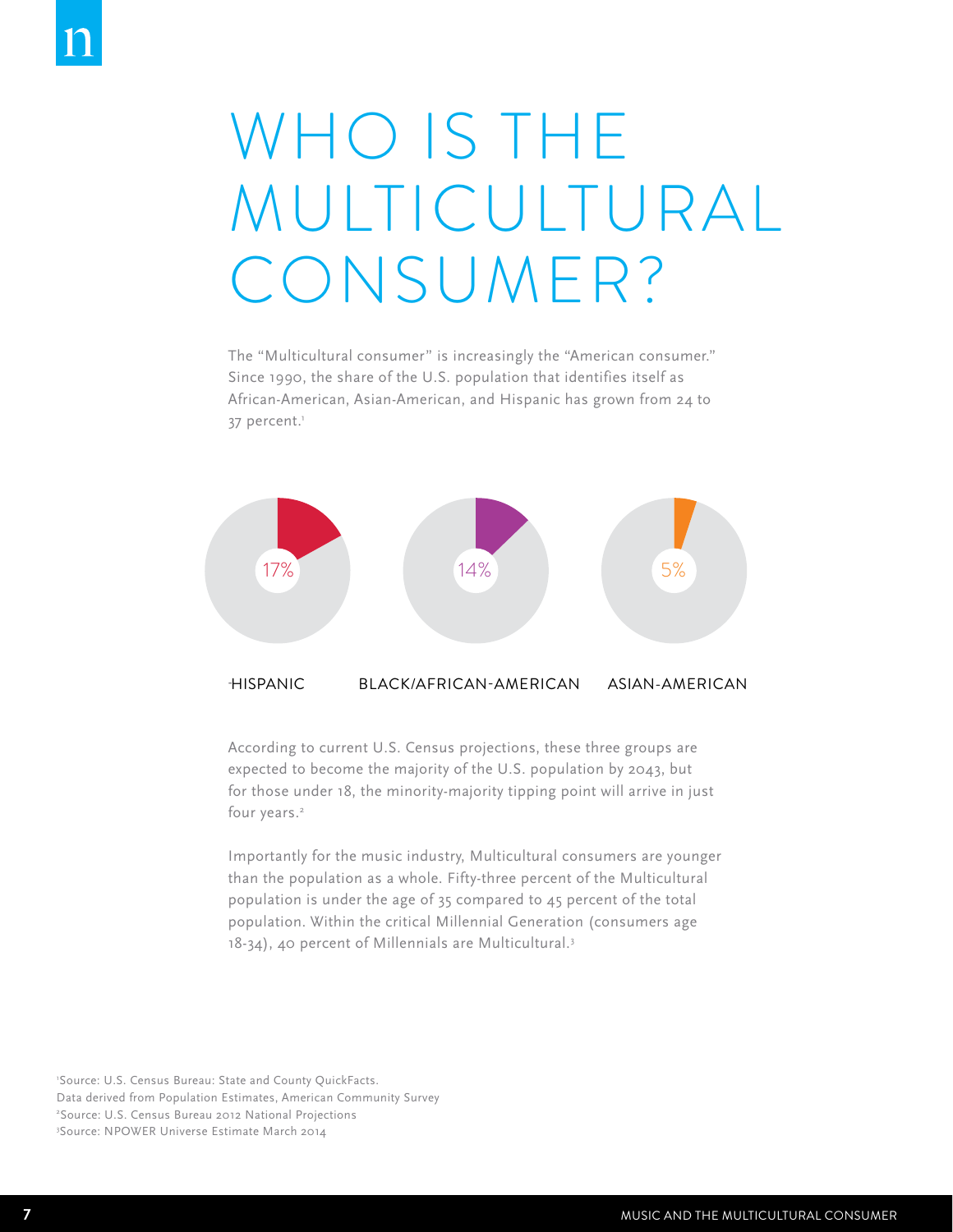#### **MULTICULTURAL CONSUMERS BY AGE**

![](_page_8_Figure_2.jpeg)

#### **MULTICULTURAL AND WHITE NON-HISPANIC COMPARISON BY AGE**

Source: NPM: NPOWER Universe Estimate Report – March 2014

Multicultural Millennials are important to the music industry because they drive trends – including everything from smartphone use to online streaming to social media sharing. Digitally connected and technologically savvy, Multicultural Millennials are young enough to consider music an essential component of their lives, and old enough to have money to spend on it.

Many ethnic consumers move willingly, competently, and seamlessly across multiple cultures. These Ambicultural<sup>4</sup> consumers who are driving the trends in the new mainstream are also bending and redrawing the boundaries that define the mainstream music industry today.

Among Multicultural listeners, there is certainly diversity in preferred music genres. Although traditional genres like R&B, Hip-Hop, and Top 40 Pop are listed as favorites, emerging genre preferences for Multicultural listeners are rooted in the desire to stay connected to their country of origin, particularly with Asian and Latino listeners. Cultural genres popular among millennials include K-Pop, J-Pop, Regional Mexican, Bollywood, and Spanish Contemporary.

![](_page_8_Figure_8.jpeg)

Source: Nielsen Music 360

**TOP MUSICAL GENRES**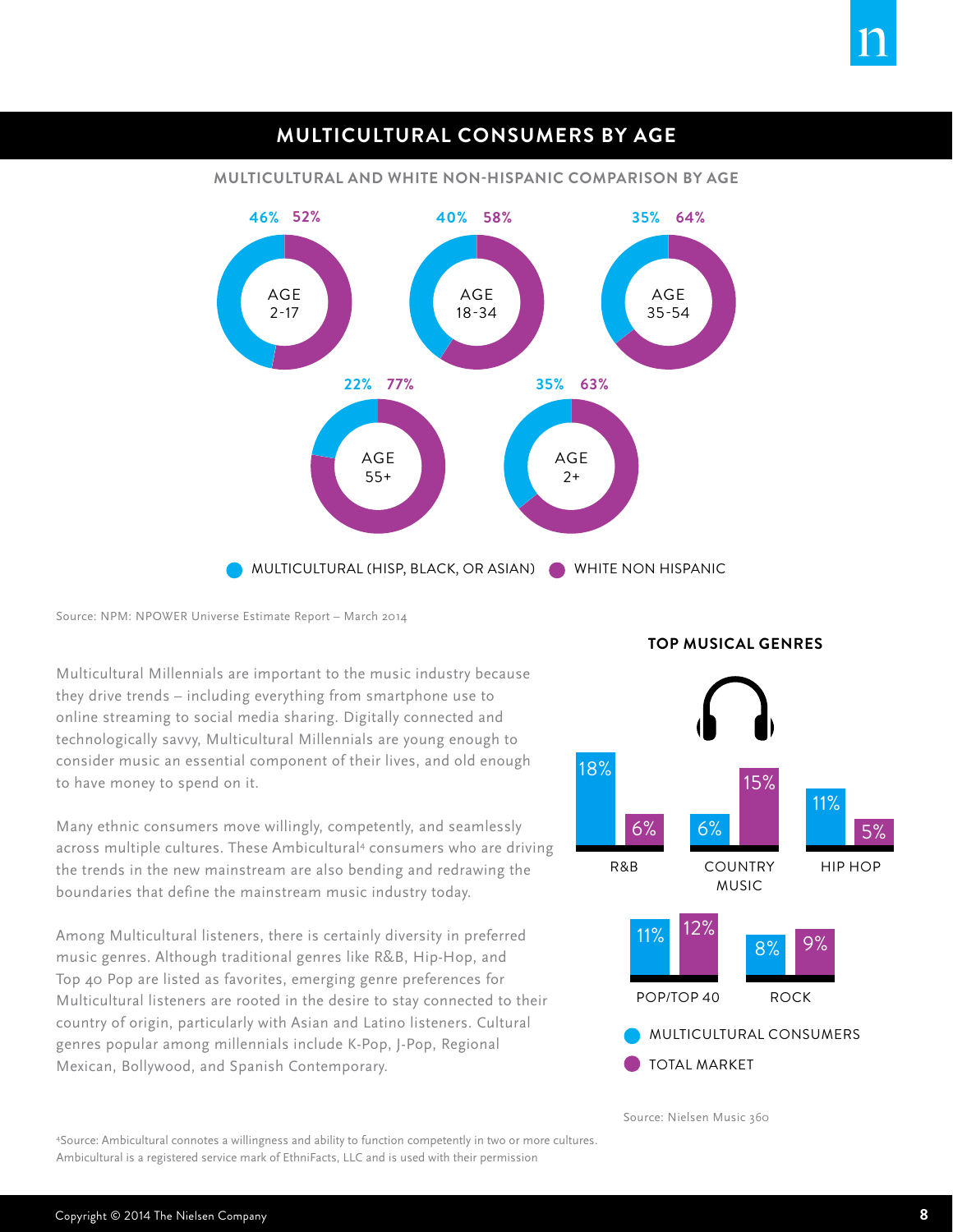### DOLLARS AND SENSE

Multicultural music consumers put their money where their ears are, spending more on music than the average listener.

Technology has disrupted and changed spending patterns in recent years. Where music lovers may have once purchased a record album, brought it home and played it on a HiFi, they are now more likely to download a single song via a digital music store, watch it on YouTube, share it with friends on social platforms and go see the artist in concert. These technological developments have enabled consumers to find new ways to discover music and shift spending from recorded to live events. In these and other trends, Multicultural consumers are at the forefront of defining the future of music consumption.

#### **ON AVERAGE, MULTICULTURAL CONSUMERS SPEND \$7 MORE ON MUSIC THAN THE TOTAL MARKET**

![](_page_9_Figure_5.jpeg)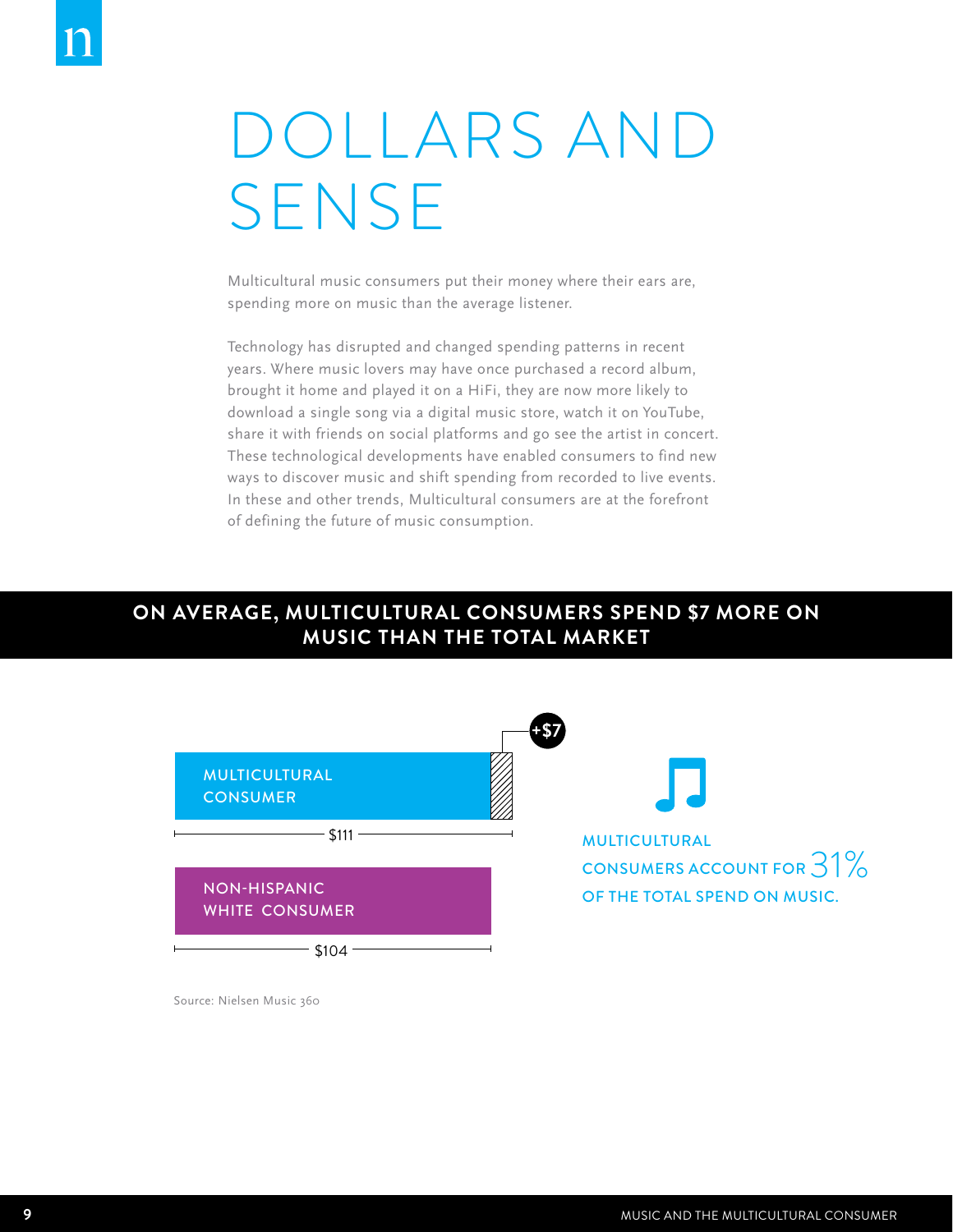![](_page_10_Figure_1.jpeg)

**MARKET OPPORTUNITY FOR** SATELLITE RADIO **PROVIDERS: MARKET TO MULTICULTURAL PREFERENCES AND CREATE CUSTOM PRODUCTS AND SERVICES TO ENGAGE THIS CONNECTED SEGMENT.**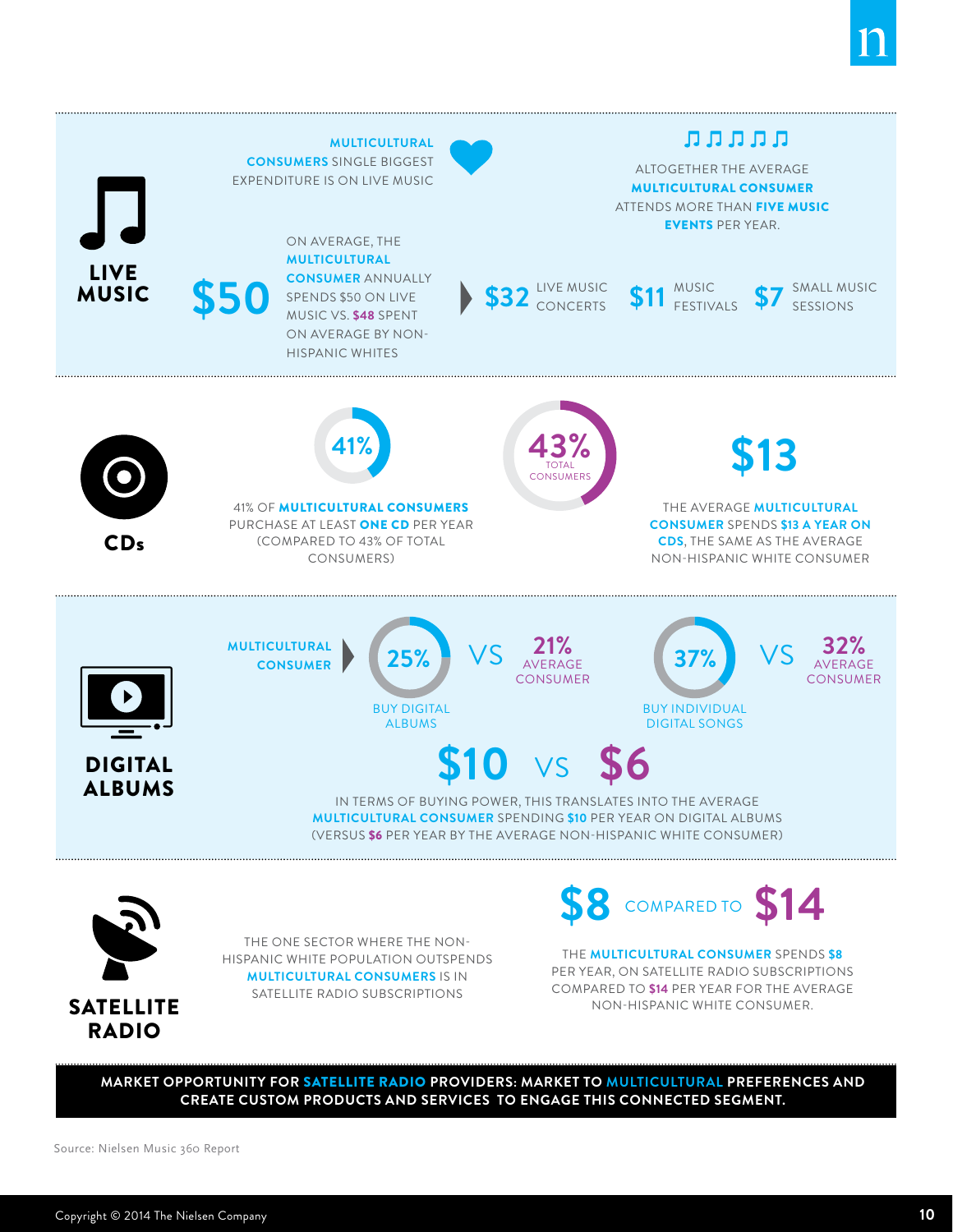### COOL AND CONNECTED

In a world of smartphones, online communities and streaming radio stations, Multicultural consumers are finding more ways to discover and listen to music. Discovery of music is not limited to school grounds or the workplace, but now also happens on numerous social platforms. As a result, artists that once might have been discovered on the radio are now unearthed on YouTube.

Collectively, Multicultural consumers report listening to 19 hours of music per week (about the same amount of time as the total population), but music discovery and experiences differ significantly. This is not surprising since Multicultural audiences are more connected digitally and early adopters of new technologies.

Younger than the population as a whole, Multicultural consumers are more likely to use social media communities and technology to discover new music compared to the general population. About 54 percent of Multicultural listeners rely on over-the-air radio to discover new music (compared to 64% of non-Hispanic Whites) and 42 percent rely upon friends and relatives (compared to 43% of non-Hispanic Whites).

#### **DIGITAL MUSIC DISCOVERY**

![](_page_11_Figure_6.jpeg)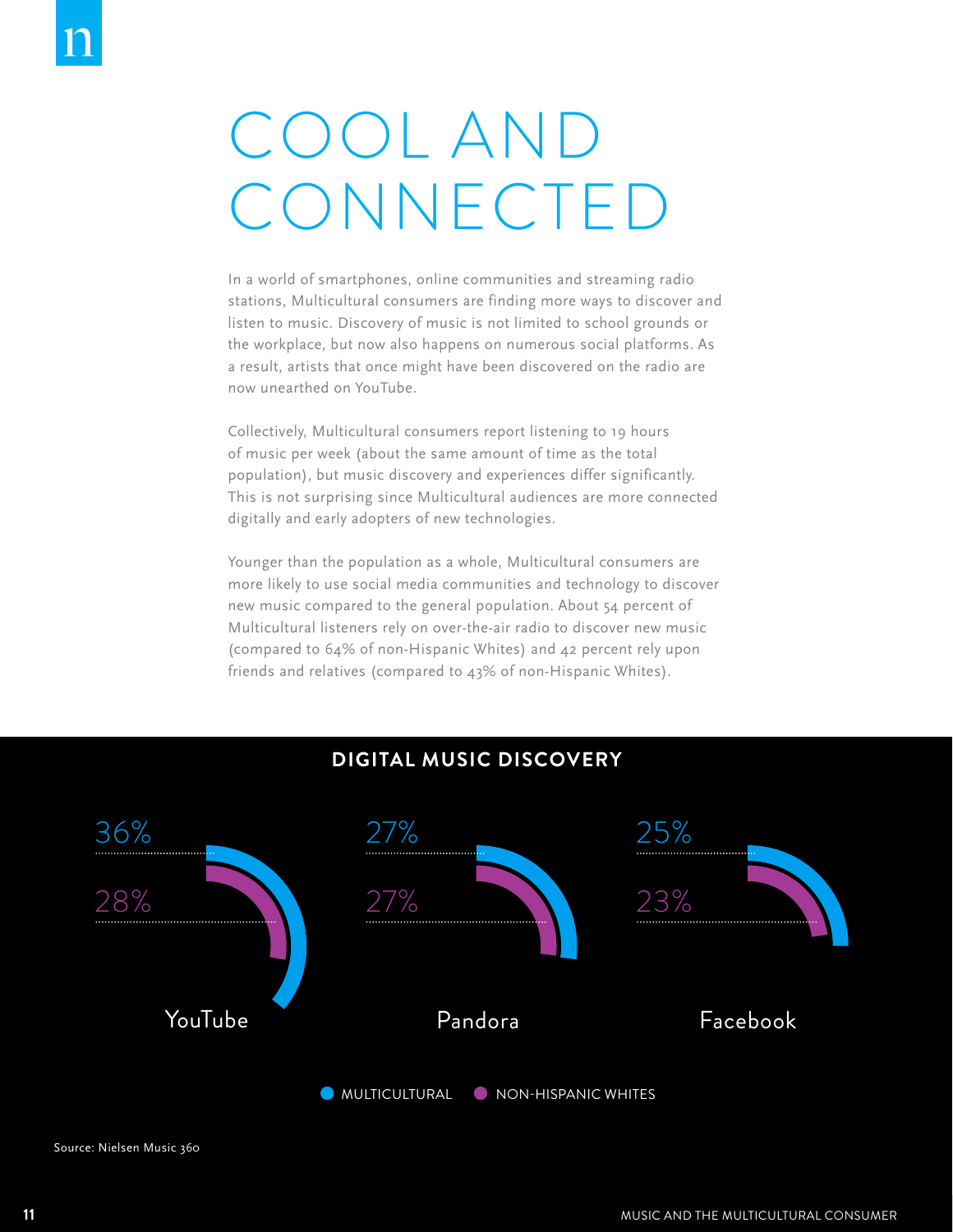Multicultural consumers are extremely connected, reflected by the use of multiple devices. For example, this segment is less likely than the total population to listen to music on devices such as radios and home stereo systems. Smartphones play an important role in bridging the digital divide and providing an Internet connection in many homes that have bypassed home-based Internet services. While the overall reach of radio is larger, Multicultural consumers are more likely to listen to music on mobile devices such as Android smartphones, iPhones, and PC laptops.

#### **HOW MULTICULTURALS LISTEN TO MUSIC DURING A TYPICAL WEEK**

![](_page_12_Figure_3.jpeg)

ON DEMAND VIDEO STREAMING SONGS FROM YOUR OWN LIBRARY VIA TV MUSIC CHANNELS (E.G. MTV2, CMT,FUSE, BET, VH1, ETC) 13% TV MUSIC VIDEOS ON DEMAND (E.G. MUSIC FACEBOOK (FOLLOWING MUSICIANS ON FACEBOOK) FACEBOOK (ACTUALLY LISTENING TO MUSIC PLAYED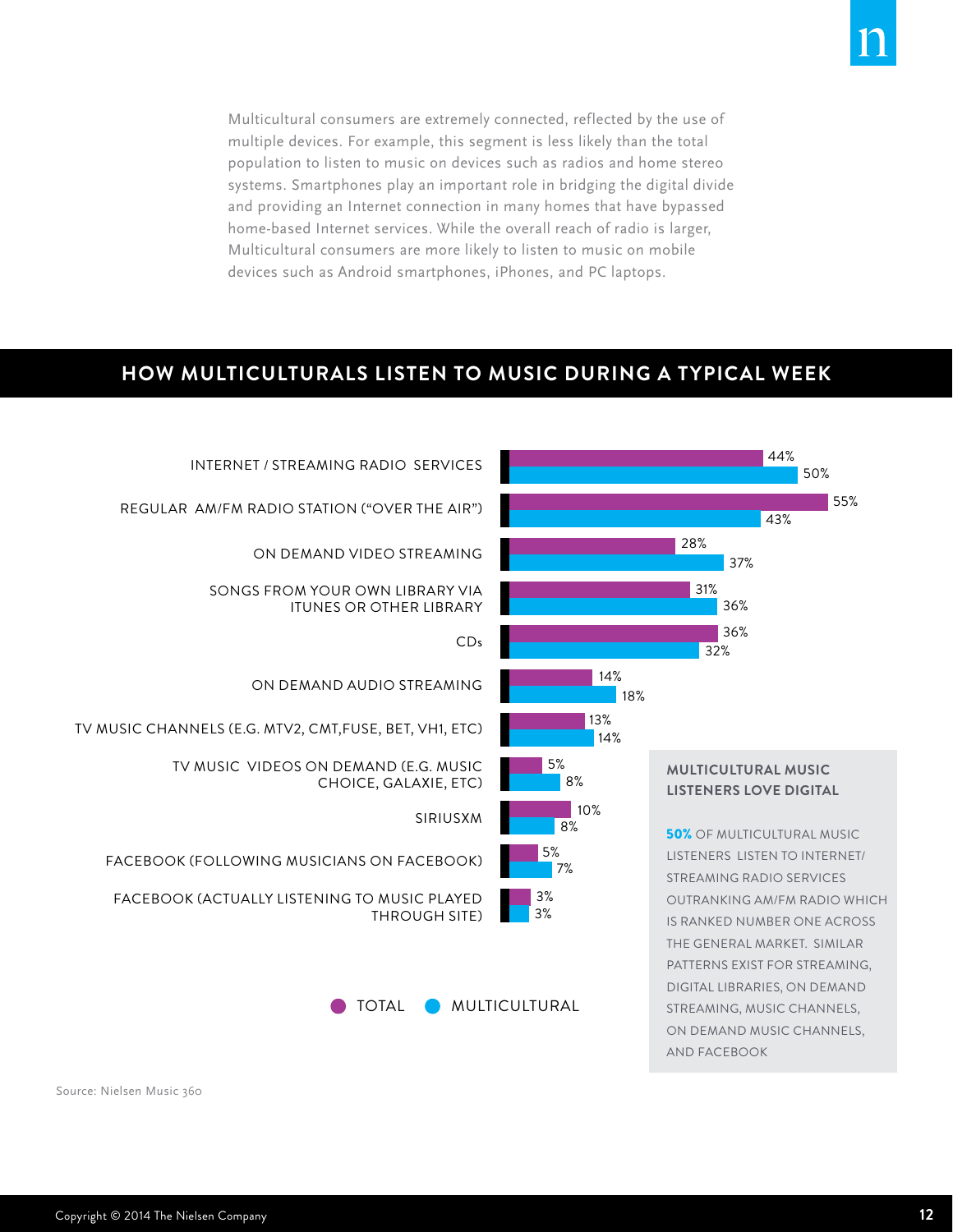Multicultural consumers are heavier users of social networks than the total market. In fact, across the board, diverse music listeners are more likely to be active in social media circles.

#### SOCIALLY ENGAGED

| 48%        | "LIKE" FACEBOOK POSTS FROM                                     |
|------------|----------------------------------------------------------------|
| 42%        | MUSICAL ARTISTS/BANDS                                          |
| 43%        | <b>SHARED MUSIC THROUGH</b><br>FACEBOOK/ TWITTER/EMAIL, ETC.   |
| 37%        |                                                                |
| 37%<br>29% | <b>COMMENT ON FACEBOOK POSTS</b><br>FROM MUSICAL ARTIST/BAND   |
| 37%<br>28% | SHARED A PLAYLIST WITH OTHERS                                  |
| 31%<br>22% | <b>RE-POST THE POSTS FROM</b><br><b>MUSICAL ARTISTS/BANDS</b>  |
| 26%<br>17% | <b>RETWEET THE TWEETS FROM</b><br><b>MUSICAL ARTISTS/BANDS</b> |
| 16%<br>10% | <b>USE "SCROBBLING" SERVICE</b><br>(TRACK SONGS LISTEN TO)     |

![](_page_13_Picture_4.jpeg)

![](_page_13_Picture_6.jpeg)

![](_page_13_Picture_7.jpeg)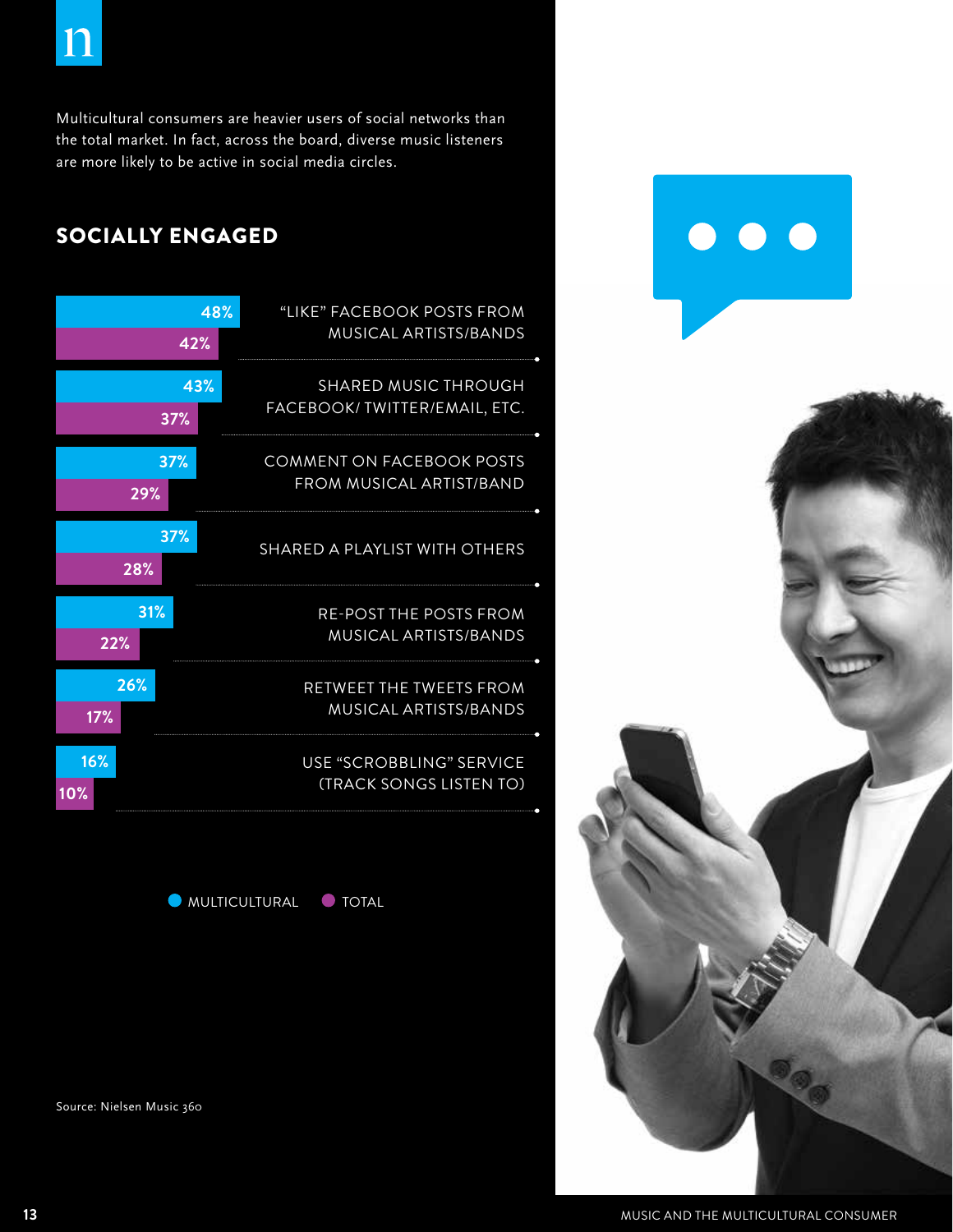#### PAID STREAMING BY ETHNICITY

![](_page_14_Picture_2.jpeg)

Source: Nielsen Music 360.

#### **ETHNIC LISTENERS ARE MORE LIKELY TO USE SPOTIFY PREMIUM, GOOGLE PLAY MUSIC, RDIO, AND GROOVESHARK**

| <b>TOP ONLINE PAID-</b><br><b>SUBSCRIPTION MUSIC</b><br><b>SERVICES</b> | <b>TOTAL</b> | <b>MULTICULTURAL</b> |
|-------------------------------------------------------------------------|--------------|----------------------|
| PANDORA ONE                                                             | 49%          | 47%                  |
| <b>SPOTIFY PREMIUM</b>                                                  | 30%          | 35%                  |
| <b>GOOGLE PLAY MUSIC</b>                                                | 17%          | 28%                  |
| <b>OTHER</b>                                                            | 13%          | 9%                   |
| <b>RDIO</b>                                                             | 4%           | 7%                   |
| <b>GROOVESHARK</b>                                                      | 3%           | 5%                   |

OF **MULTICULTURAL** CONSUMERS WHO PAY FOR STREAMING 47%

SERVICES SUBSRCIBE

TO PANDORA ONE

Source: Nielsen Music 360.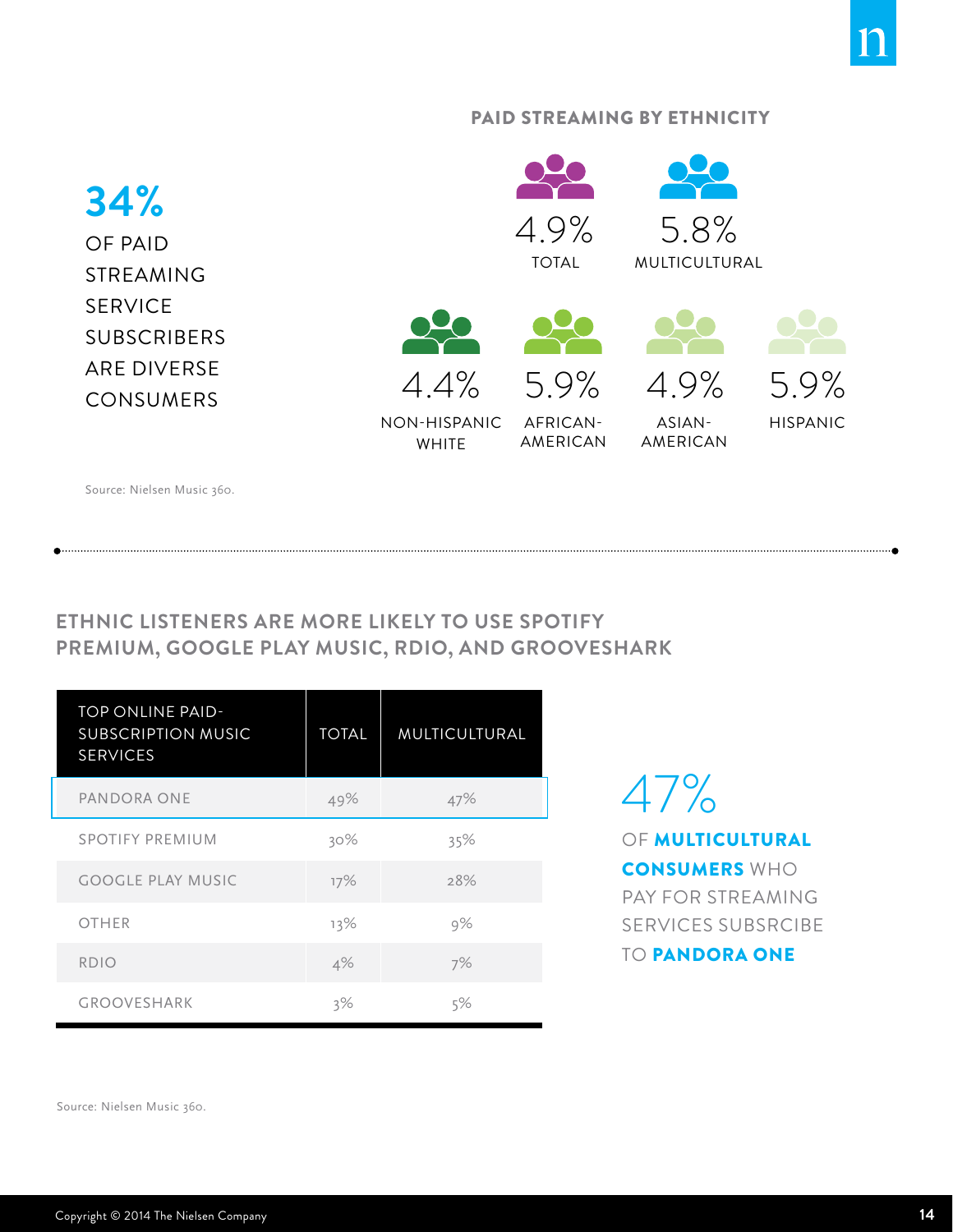AMONG NON-PAID SUBSCRIPTION SERVICES, THE NUMBER ONE MUSIC SERVICE FOR LISTENING TO MUSIC AMONG **MULTICULTURAL MUSIC LISTENERS** IS PANDORA.

![](_page_15_Picture_2.jpeg)

## $\overline{\mathcal{U}}$  $\begin{pmatrix} 1 \end{pmatrix}$ PANDORA 36% 29% YOUTUBE 34% 22% IHEARTRADIO 13% 10%  $\bullet$  MULTICULTURAL  $\bullet$  NON-HISPANIC WHITES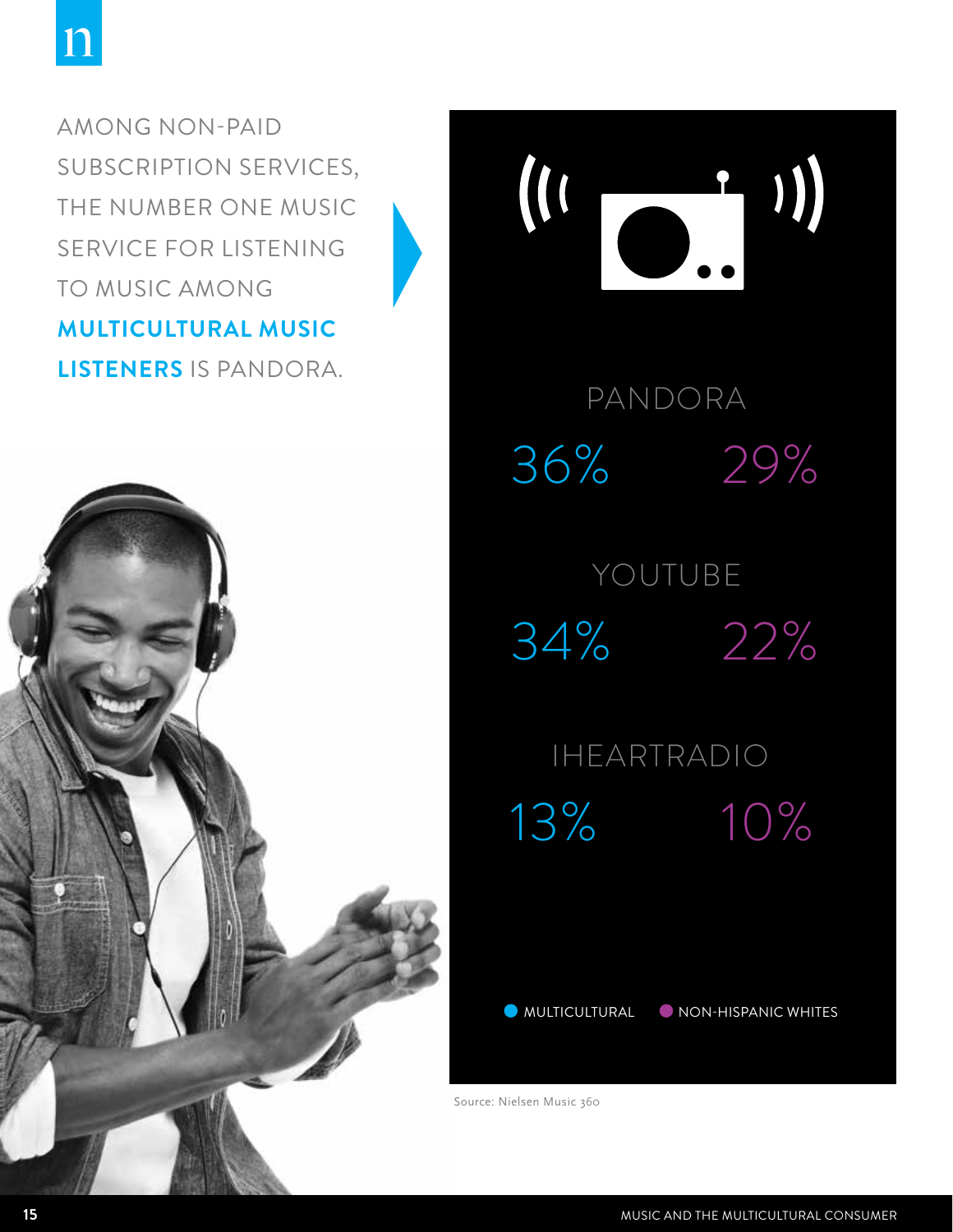### GET ENGAGED

Over the years, brands have discovered that music is one of the most effective ways to engage consumers. This is especially true with ethnic consumers. Across the board, Multicultural consumers react more positively to music engagement in brand marketing than the total market.

Artists often capture the Ambicultural experience in ways that other media have not yet achieved. Multiculturals feel that music provides a connection to their unique identity and cultural journey. Some musicians are seen as role models who personify their personal experience often giving a voice to youth and the community.

#### **EFFECTIVE WAYS TO ENGAGE A MULTICULTURAL CONSUMER WITH A BRAND**

RESPOND FAVORABLY TO BRANDS OFFERING A FREE DOWNLOAD OF A NEWLY RELEASED SINGLE

61% 51% 55%

RESPOND FAVORABLY TO FEATURING MUSIC THEY LIKE IN BRAND ADVERTISEMENT

RESPOND FAVORABLY TO BRANDS HOLDING A SWEEPSTAKES FEATURING PRIZES SUCH AS CDS, MERCHANDISE, AND CONCERTS WITH A FAVORITE BAND

RESPOND FAVORABLY TO A BRAND SPONSORING 48%

A TOUR OF A FAVORITE

Source: Nielsen Music 360

ARTIST

47%

RESPOND FAVORABLY TO BRAND SPONSORSHIP OF CONCERTS AND HANDING OUT PROMOTIONAL ITEMS

### 45%

RESPOND FAVORABLY TO BRANDS ALLOWING MUSIC DOWNLOADS THROUGH PROOF OF PURCHASE REDEMPTION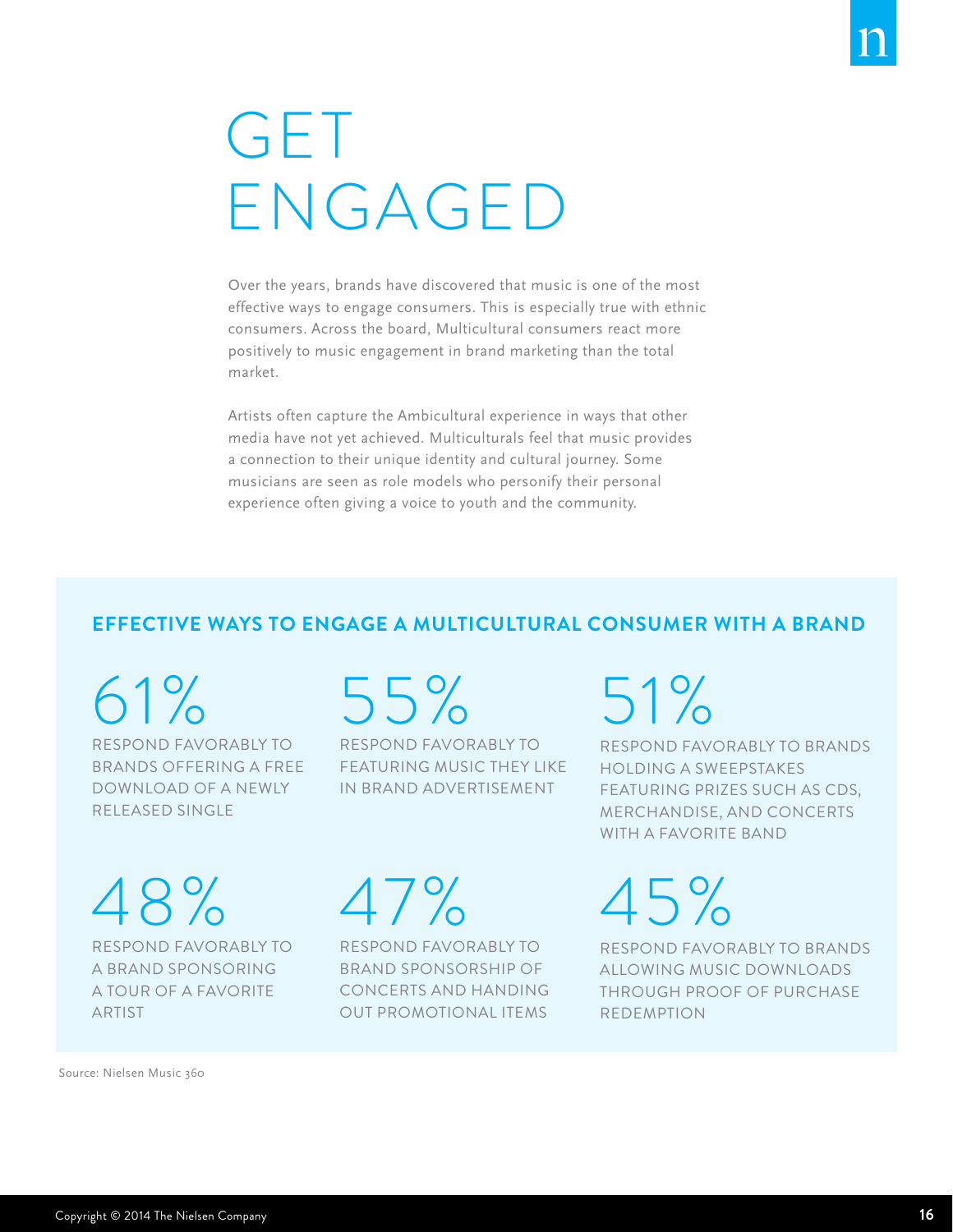### CONCLUSION

The present and the future are being driven by a new mainstream – Multicultural consumers. If the music business wants to know where the industry is headed, it should keep its eye on these engaged and influential consumers. Multicultural audiences are more likely to be early adopters of new technologies and devices than the population as a whole. This connected segment is more apt to use mobile devices, use streaming services and buy digital albums and songs. For these consumers, the power of music to transcend language and ethnicity makes it not only entertainment, but also an expression of an increasingly multidimensional and pan-ethnic identity. Multicultural consumers spend more on music and are more likely to react positively when brands attempt to engage them with music-oriented promotions.

Multicultural music fans expect to be able to access music on any platform, anywhere and anytime. The ability to sample and access a wide spectrum of styles and embrace creative fusions of genres, languages, and culture strongly influences the music this engaged segment prefers. Multicultural music fans are trend setters and trailblazers, and they know it. Modern music is being shaped by an increasing cultural confidence and global interconnectedness, and marketing opportunities for music-driven cross-platform promotions of goods and services both domestic and international—will continue to expand today and long into the future.

There are important cultural differences between the overall music audience and Multicultural consumers that are exemplified by their different responses to musical genres. Multicultural consumers will continue to drive growth in the music business and new digital listening platforms even as this growing demographic redefines the definition and sound of mainstream music itself.

For more information on Nielsen Music products and solutions, please contact Know@nielsen.com.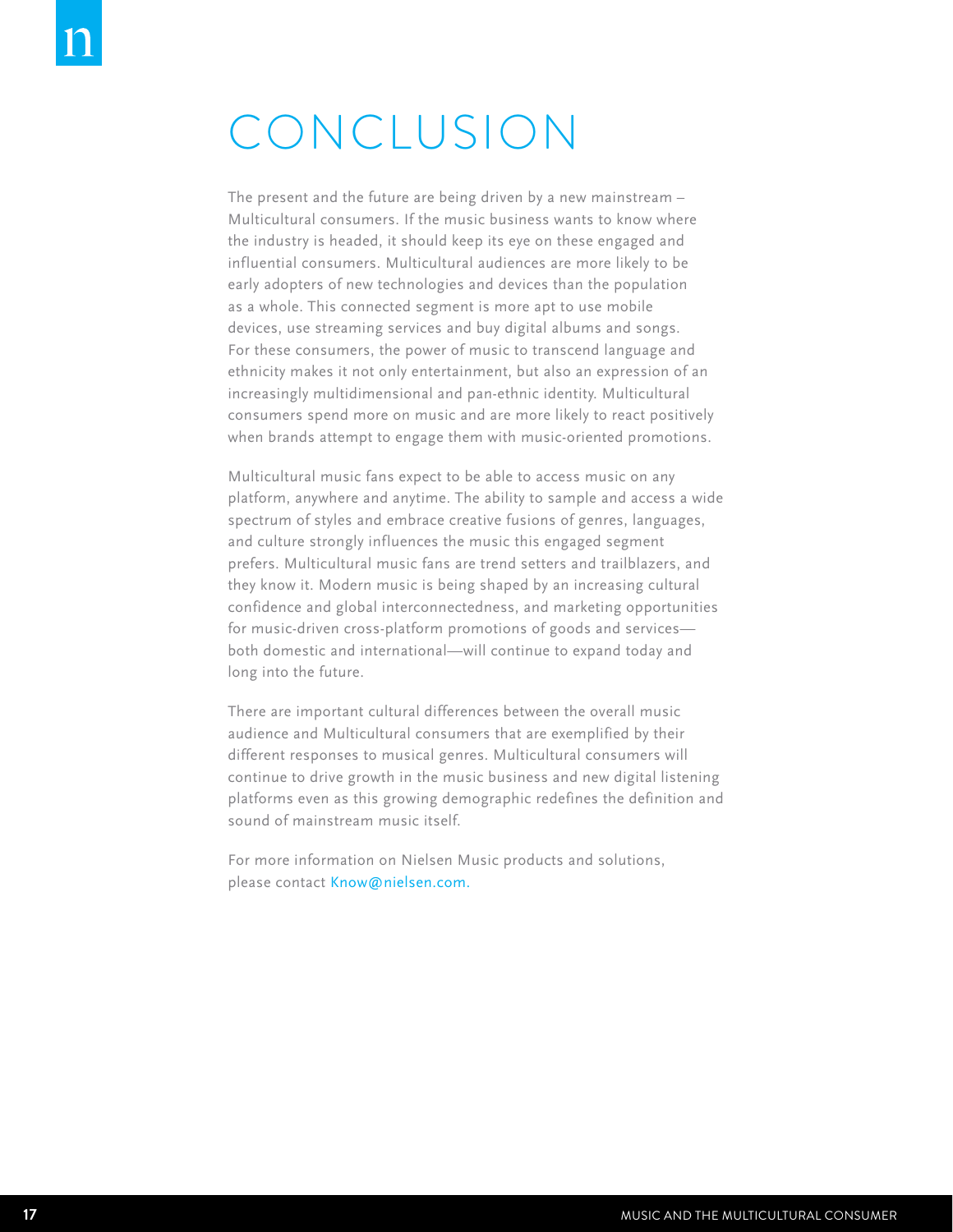#### CONTRIBUTORS

Thank you to the all the contributors to this report:

Nielsen:

**Courtney Jones** – Vice President, Multicultural Growth and Strategy **Patrick Godefroy** – Research Executive, Industry Insights **Frederic Camara** – Analyst, Multicultural Growth and Strategy

Nielsen External Advisory Council Members: **Matthew Barnhill Vinodh Bhat Ernest Bromley Ron Franklin Deborah Gray-Young Nita Song Suzanna Valdez**

#### ABOUT NIELSEN

Nielsen Holdings N.V. (NYSE: NLSN) is a global information and measurement company with leading market positions in marketing and consumer information, television and other media measurement, online intelligence and mobile measurement. Nielsen has a presence in approximately 100 countries, with headquarters in New York, USA and Diemen, the Netherlands.

For more information, visit www.nielsen.com.

Copyright © 2014 The Nielsen Company. All rights reserved. Nielsen and the Nielsen logo are trademarks or registered trademarks of CZT/ACN Trademarks, L.L.C. Other product and service names are trademarks or registered trademarks of their respective companies. 14/7883

![](_page_18_Picture_9.jpeg)